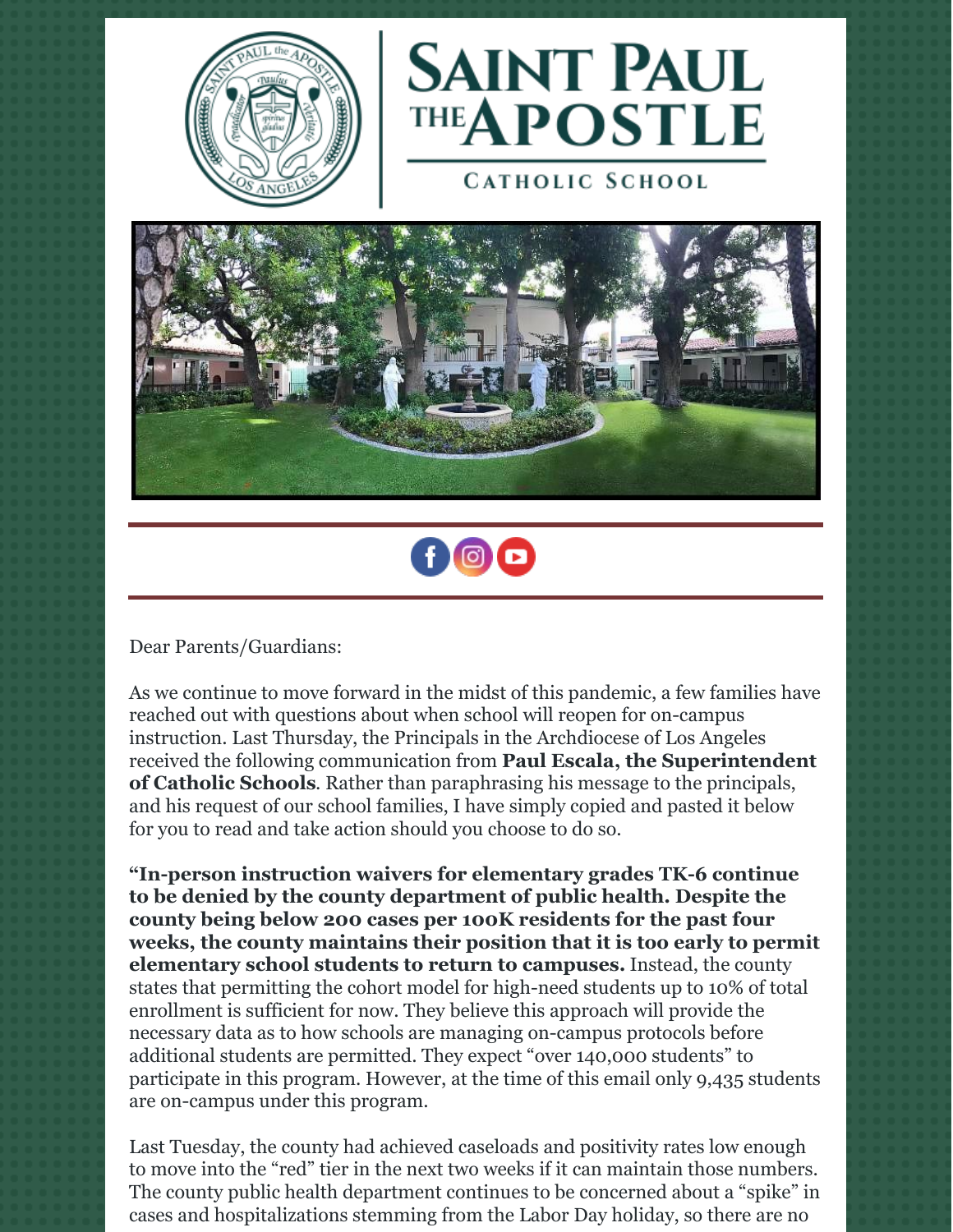assurances that further sector reopenings will be permitted, including schools, if the county achieves the "red" tier. **We have been told to wait another six weeks.**

When I spoke with you last on September 10, I mentioned that we are collaborating with a number of other school leaders to form a coalition to appeal to the county board of supervisors for data-informed transparency and for a phased-in safe reopening of schools under the waiver process beginning with grades TK-3. I'm pleased to report that this coalition has been established and has grown to include public schools, local civic leaders, faith-based and independent schools, and pediatricians – The Students First Coalition of Los Angeles is now live! Over the next several days, letters, calls and press/media interviews will be taking place to advance our message. Archbishop Gomez is personally engaging as well. We know that many of you and your families have deep concerns about the continued isolation distance learning presents for children. We also know that some may not be ready to return, but everyone should want full transparency from our elected public officials, data-driven decision making (not political ones), prioritize our youngest students and give school communities a voice through the waiver process.

To this end, we encourage you to share the attached sample letter with your school stakeholders who wish to lend their voice to this effort. This language can be emailed or used as a script to call the members of the LA County Board of Supervisors to provide comment. The attachment includes the name, phone number and email address to each member, along with a link to the map to locate their respective supervisor's district. The next Board of Supervisors meeting is on Tuesday, September 29, at 9:30am. The following link outlines the agenda and public comment instructions: **[http://bos.lacounty.gov/LinkClick.aspx?](http://bos.lacounty.gov/LinkClick.aspx?fileticket=1CFiUckTn5g%3d&portalid=1) fileticket=1CFiUckTn5g%3d&portalid=1** We are targeting Monday and Tuesday for advocacy, so interested parties should call and email on those days."

**If you would like to voice your opinions about the reopening of the county's schools, please review the attached sample letter and reach out to the Board of Supervisors.** I will keep you apprised of any ADLA information and guidance that we all need in this time of uncertainty. In the meantime, our faculty and staff will continue their efforts to provide a quality learning experience for all of our students. We respectfully request your patience and understanding as we navigate through this school year. Please know that your cooperation and support make everything we do here at St. Paul's possible!

Peace and Blessings,

Crystal A. Pinkofsky Principal

**Click here for the [sample](https://files.constantcontact.com/6c8f1ef4701/195b73f0-b555-44a5-be8d-505fcf7e9e93.docx) letter**

### **IMPORTANT BEHAVIOR REMINDER!**

It has been brought to the attention of the administration that an incident of student misconduct occurred during a recent Distance Learning class. This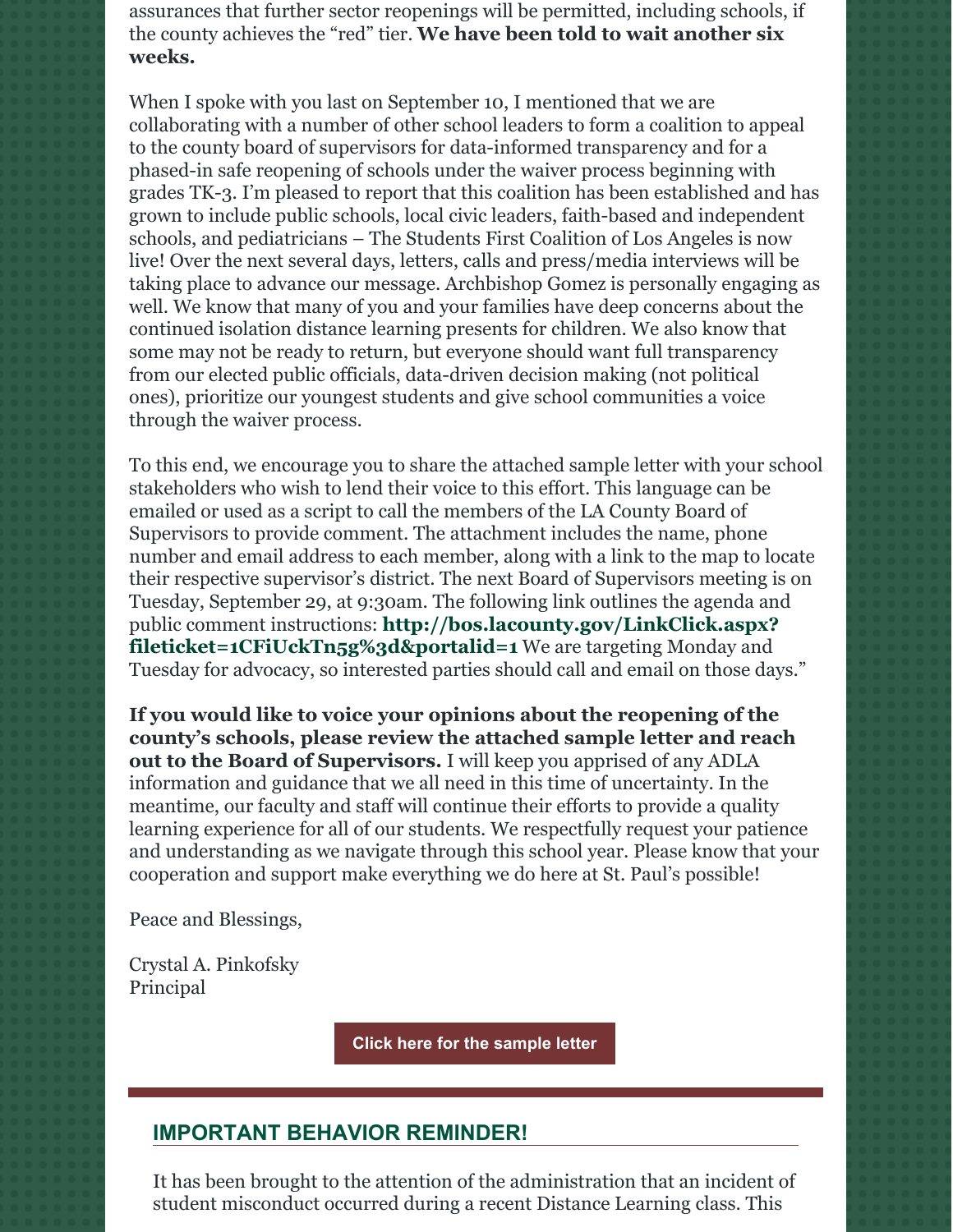incident was serious enough to warrant a suspension of the student. A photo of a student was taken during class without that student's knowledge. The child who took the picture then photo-shopped it so that it would have embarrassing facial qualities, and widely shared it on a social media platform so the unsuspecting classmate could be ridiculed and laughed at. I don't know what the original intention was of the student who took the photo, but this action can only be described as a form of "bullying."

Bullying is any deliberate action that inflicts physical or psychological harm. The behavior must be unwanted, severe, or pervasive. **Cyberbullying at St. Paul's, which is simply bullying by means of an electronic act, may result in student discipline, including suspension or expulsion from school.** Taking a screenshot of another individual and then using that image to create a Meme of them to circulate to members of the school community is considered bullying, and it will not be tolerated. I have spoken to the faculty regarding this incident, and have asked the teachers to speak to their students regarding our behavior expectations of them, both on and off campus. I respectfully ask that parents also have a conversation with your children regarding the negative impact that this type of behavior can have, not only on an individual student, but the entire school community as well. This is NOT who we are, or who we want to be. And while it is not expected that everyone will be best friends, it is expected that all of our students will be respectful of one another.

Respect is a very important foundational factor in the development and maintenance of any healthy learning environment. Eighty-five years ago, St. Paul the Apostle School was built on a foundation of respect. This will not become a lost value, and we will always hold our students to that high standard. I believe it's what our founders, as well as Sr. Stella, would expect. Thank you (again) for your invaluable support regarding this endeavor.

# **SPA PARISH COMMUNITY MEETING**

All of our school families are cordially invited to join the Paulist Fathers for the SPA Parish's second virtual community meeting on Zoom. The community gathering will be held this Wednesday, September 30, beginning at 7:00 p.m. Make plans to login and catch up on what's happening in our parish. Please refer to Fr. Gil's recent newsletters for login information.

### **SPA BLESSING OF THE ANIMALS!**



St. Paul the Apostle Parish will honor the Feast of St. Francis of Assisi with a Blessing of the Animals! This prayer assembly will be held on Sunday, October 4, at 4:00 p.m. on the front steps of the church. Families are invited to bring their dogs, cats, turtles, rabbits, guinea pigs, birds, or whatever pet you might have for a beautiful blessing. Stuffed animals are also welcome! Fr. Gil, Fr. Jerry, and Fr.

Ryan will be present to bless everyone's favorite pets! Please note that social distancing must be maintained, and that all pets must be held or appropriately restrained with a leash or pet carrier.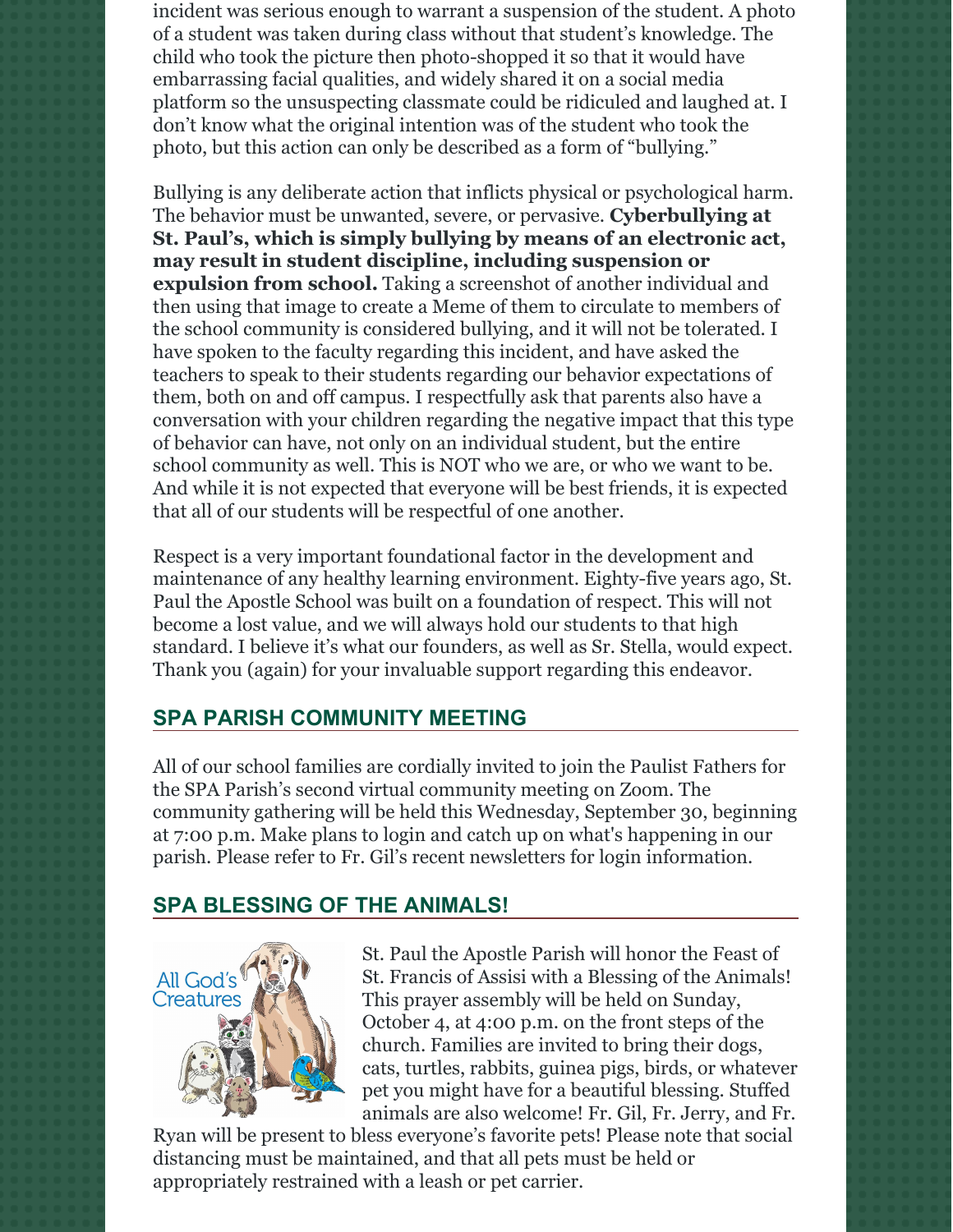## **SPA FESTIVAL NEWS!**



The date is getting closer and more than anything, we hope you will bless our community by joining us during our first ever Virtual Fest on Saturday, October 10, beginning at 6:00 p.m. Join your Ohana for:

**Live Auction Fun! Hilarious Entertainment! St. Paul's Celebrity Guests! Top Entries from the Talent Show! Lego Contest Winner Announced! Patronage Grade Contest Winner Announced! Live Opportunity Drawing!**

Keep watching for our weekly Festival newsletters to keep informed with the latest information, and please visit SPAgives.com for all the ways you can help. Thank you!



### **SPA VIDEOGRAPHER NEEDED!**



St. Paul the Apostle Parish is looking for help broadcasting its daily and weekend Masses. Matt Davis, who so graciously has been helping to bring masses into your home, will be working out of town until the end of October. Ideally, we need someone who is tech-savvy with a working knowledge of video cameras and Sling Studio. The hours are

Monday-Friday 7:00-8:15 a.m., Saturday 8:00-9:15 a.m., Saturday 4:30-6:15 p.m., and Sunday 9:00-10:30 a.m. We are hoping to get a couple of people trained as soon as possible. If you have a college student at home, or if this is something that interests you, please contact Vanessa Reyes-Smith at 424- 832-5153 for more information.